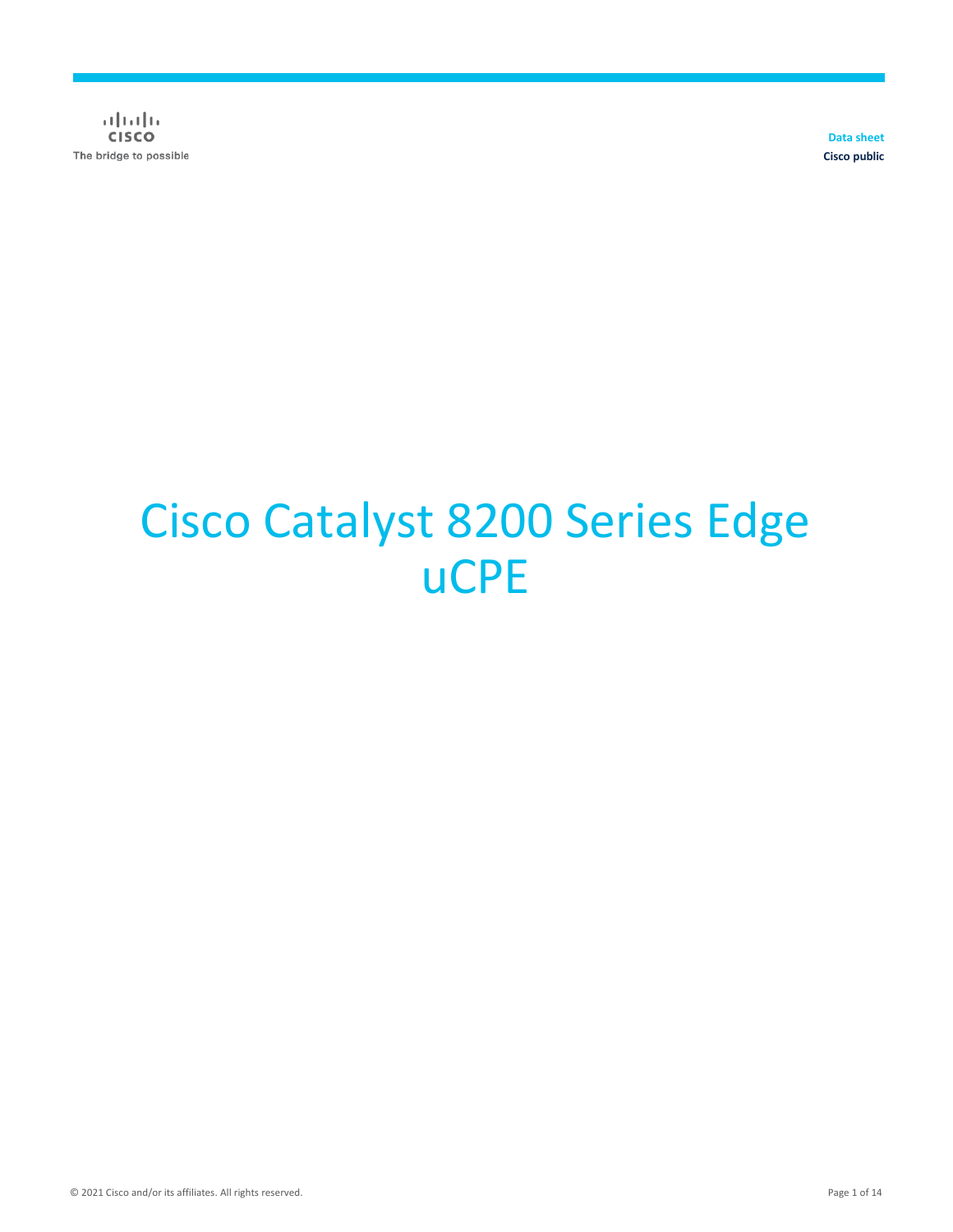# **Contents**

| Product overview                       | $\overline{3}$ |
|----------------------------------------|----------------|
| Platform details                       | 4              |
| Platform performance                   | 5              |
| Overall platform benefits              | 5              |
| Supported modules                      | $\overline{7}$ |
| Memory, storage, and accessory options | 8              |
| Optics and transceivers modules        | 8              |
| Power supplies                         | 8              |
| Software requirements                  | 9              |
| Licensing                              | 10             |
| Specifications                         | 11             |
| <b>Services</b>                        | 12             |
| Cisco environmental sustainability     | 13             |
| <b>Cisco Capital</b>                   | 14             |
| Ordering information                   | 14             |
| For more information                   | 14             |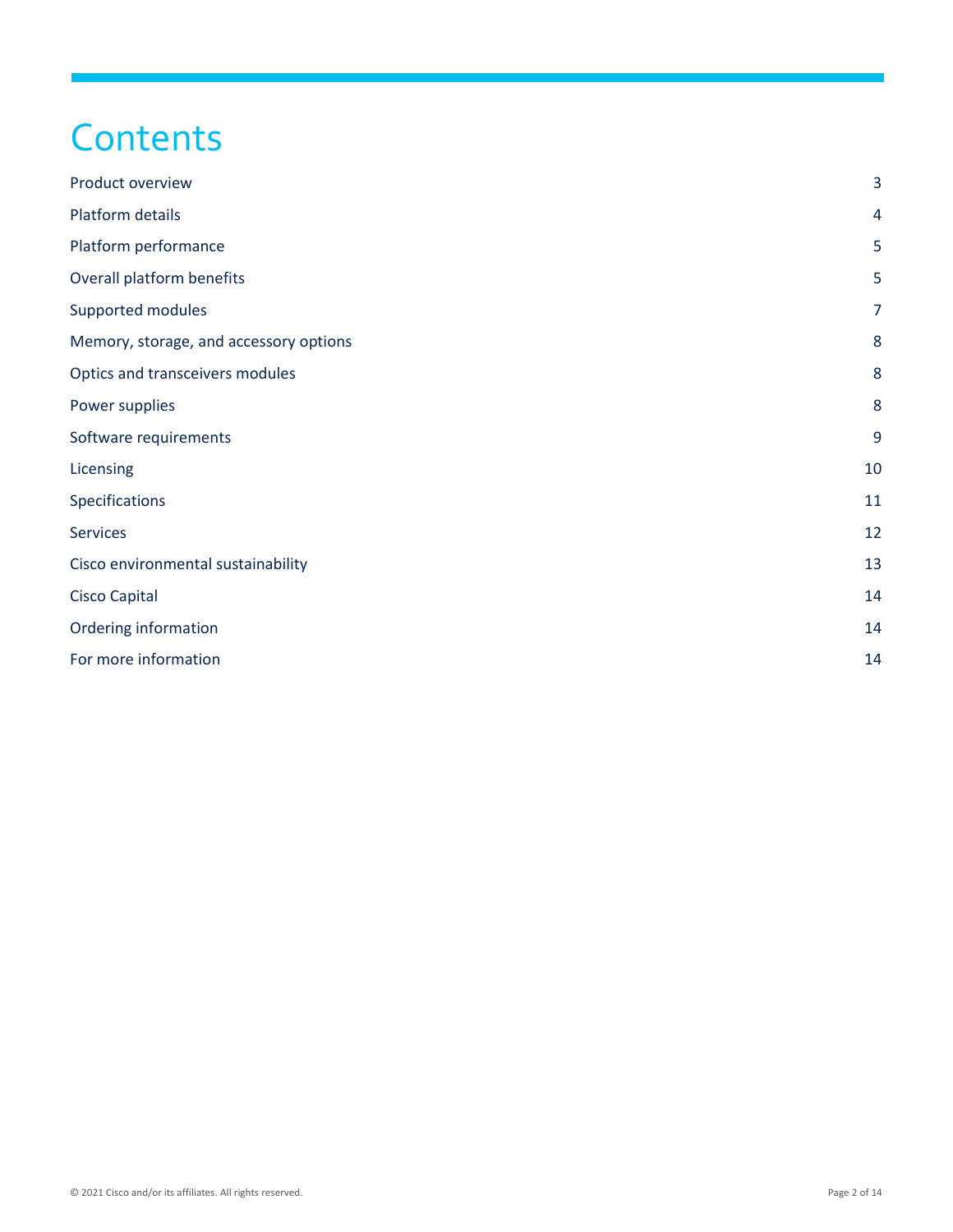The Cisco Catalyst 8200 Series Edge uCPE (Universal Customer Premises Equipment) is designed for branch virtualization, allowing consolidation of network and security functions, simplified network management, and fewer truck rolls for delivery of add-on services.



Cisco® Catalyst® 8200 Series Edge uCPE is the next generation of the Cisco Enterprise Network Compute System (ENCS) 5100 Series. The platform is foundational for branch virtualization, combining routing, switching, and application hosting into a compact, One Rack-Unit (1RU) device for the small and lean virtualized branch. Cisco provides an end-to-end virtualization solution with Cisco's own hypervisor Network Function Virtualization Infrastructure Software (NFVIS), Routing Virtual Network Functions (VNFs), and multiple orchestration choices.

With eight x86 CPU cores with hardware acceleration for IPsec crypto traffic, the Catalyst 8200 uCPE enables branches to run multiple VNFs. Along with a higher number of WAN ports, the platform includes one Network Interface Module (NIM) slot for additional WAN and LAN modules as well as a Pluggable Interface Module (PIM) slot for wireless WAN modules for LTE Advanced and LTE Advanced Pro capabilities. With support for the Cisco Managed Services Accelerator (MSX), Network Services Orchestrator (NSO), and vManage, the platform simplifies network and NFV management and orchestration for both SD-WAN and traditional deployments.

### <span id="page-2-0"></span>Product overview

#### **Product highlights**

#### Table 1. Product highlights

| <b>Product feature</b>                             | <b>Benefits and description</b>                                                                                                                                                                                  |
|----------------------------------------------------|------------------------------------------------------------------------------------------------------------------------------------------------------------------------------------------------------------------|
| <b>Multicore processors</b>                        | • Intel® 8-core x86 CPU<br>• High-performance multicore processors support high-speed WAN connections                                                                                                            |
| <b>Embedded IPsec VPN hardware</b><br>acceleration | • Up to 500 Mbps of aggregate IPsec Internet Mix (IMIX) traffic<br>• Increased scalability to meet the IPsec throughput needs of small branches<br>• Secure Sockets Layer (SSL) and crypto hardware acceleration |
| <b>Integrated Gigabit Ethernet ports</b>           | • Provides 4 x 1 Gigabit Ethernet Copper (RJ45) ports and 2 x 1 Gigabit Ethernet Small Form-Factor Pluggable (SFP)<br>ports for WAN or LAN                                                                       |
| <b>DRAM</b>                                        | • Supports up to 64 GB DRAM for higher scale and performance                                                                                                                                                     |
| <b>HDD</b> storage                                 | • Provides 1x 2.5-inch HDD slot for up to 4 TB SSD-SATA storage                                                                                                                                                  |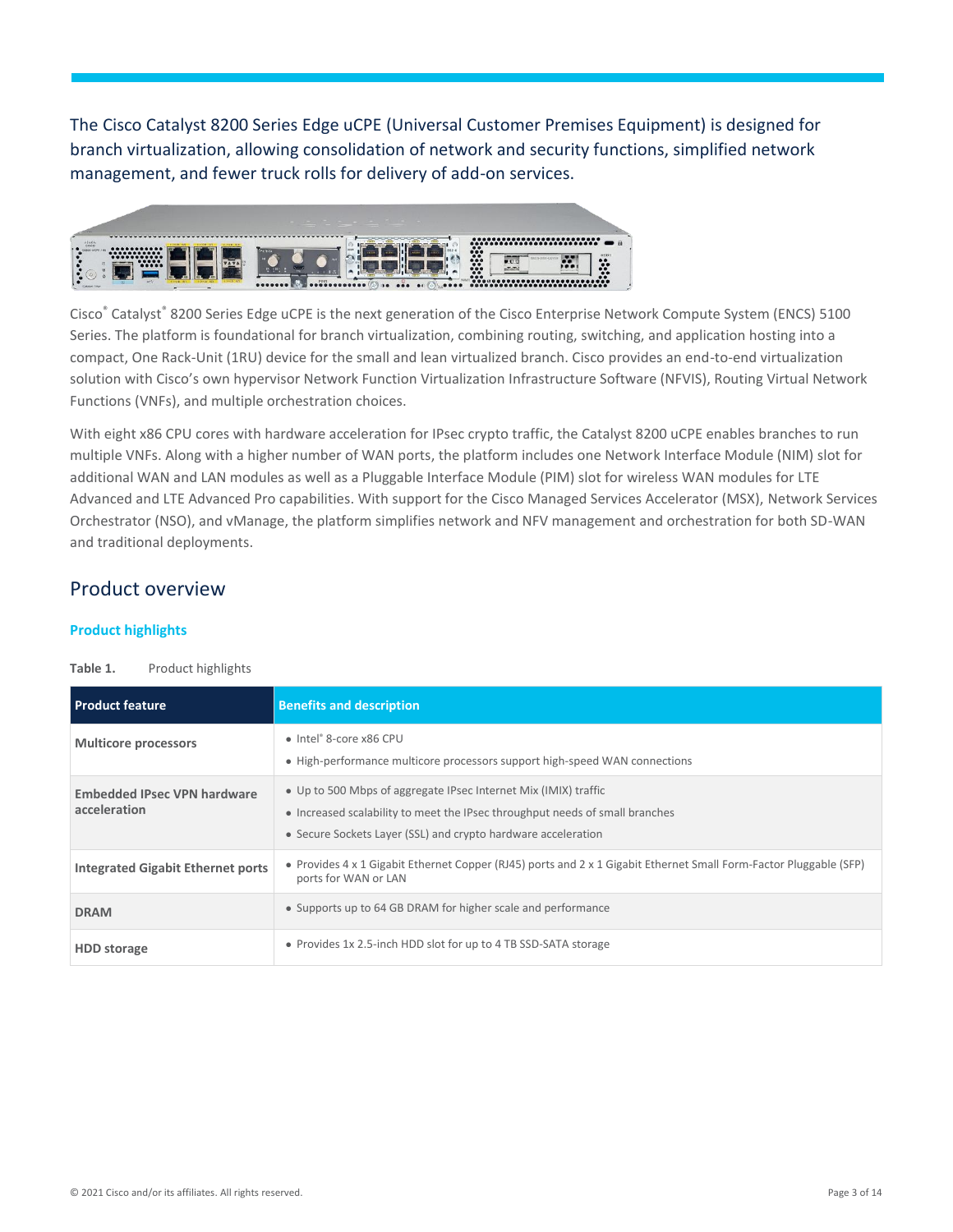| <b>Product feature</b>            | <b>Benefits and description</b>                                                                                                                                             |
|-----------------------------------|-----------------------------------------------------------------------------------------------------------------------------------------------------------------------------|
| M.2 SSD storage                   | • Supports by default 32 GB M.2 USB for SD-WAN logging and additional storage on the platform<br>• Can be upgraded to 600 GB or 2 TB M.2 Non-Volatile Memory Express (NVMe) |
| <b>Modularity and form factor</b> | $\bullet$ 1RU form factor<br>• Comes with 1 NIM slot and 1 PIM slot                                                                                                         |
| Power supply                      | • Ships with internal power supply<br>• Power over Ethernet (PoE) options are available<br>• PoE ports can be added in the NIM slot, which will need a PoE power supply     |
| Integrated security               | • Hardware-anchored Secure Boot and Secure Unique Device Identification (SUDI) support for Plug and Play to<br>verify the identity of the hardware and software             |

# <span id="page-3-0"></span>Platform details

#### **Model and Configuration**

Figure 1 highlights the platform details of Cisco Catalyst 8200 Edge uCPE.



#### Figure 1.

C8200-UCPE-1N8 platform with 1 NIM and 1 PIM slot, 2 x 1 Gigabit Ethernet SFP and 4 x 1 Gigabit Ethernet CU, 2.5 in. HDD, M.2 slot, and 8 core CPU

Tables 2, 3.a and 3.b detail platform specifications and performance, respectively.

#### **Table 2.** Specifications

| Model                 | <b>Description</b>                                                                                                                            | 1G/SFP<br>port<br>density | 1G port<br>density | <b>Slots</b>   | <b>Memory</b><br>(DRAM) | Storage (M.2<br>SSD) default        | <b>HDD/SATA</b><br><b>Storage</b> |
|-----------------------|-----------------------------------------------------------------------------------------------------------------------------------------------|---------------------------|--------------------|----------------|-------------------------|-------------------------------------|-----------------------------------|
| <b>C8200-UCPE-1N8</b> | Cisco Catalyst 8200 Edge<br>uCPE with 1 NIM slot and 1<br>PIM slot, 6 x 1 Gigabit<br>Ethernet ports, and 8-core<br>CPU, 2.5 in. HDD, M.2 slot |                           | 4                  | 1 NIM<br>1 PIM | Up to 64 GB             | 32 GB<br>(up to $2$ TB<br>M.2 NVMe) | Up to 4 TB SSD-<br>SATA storage   |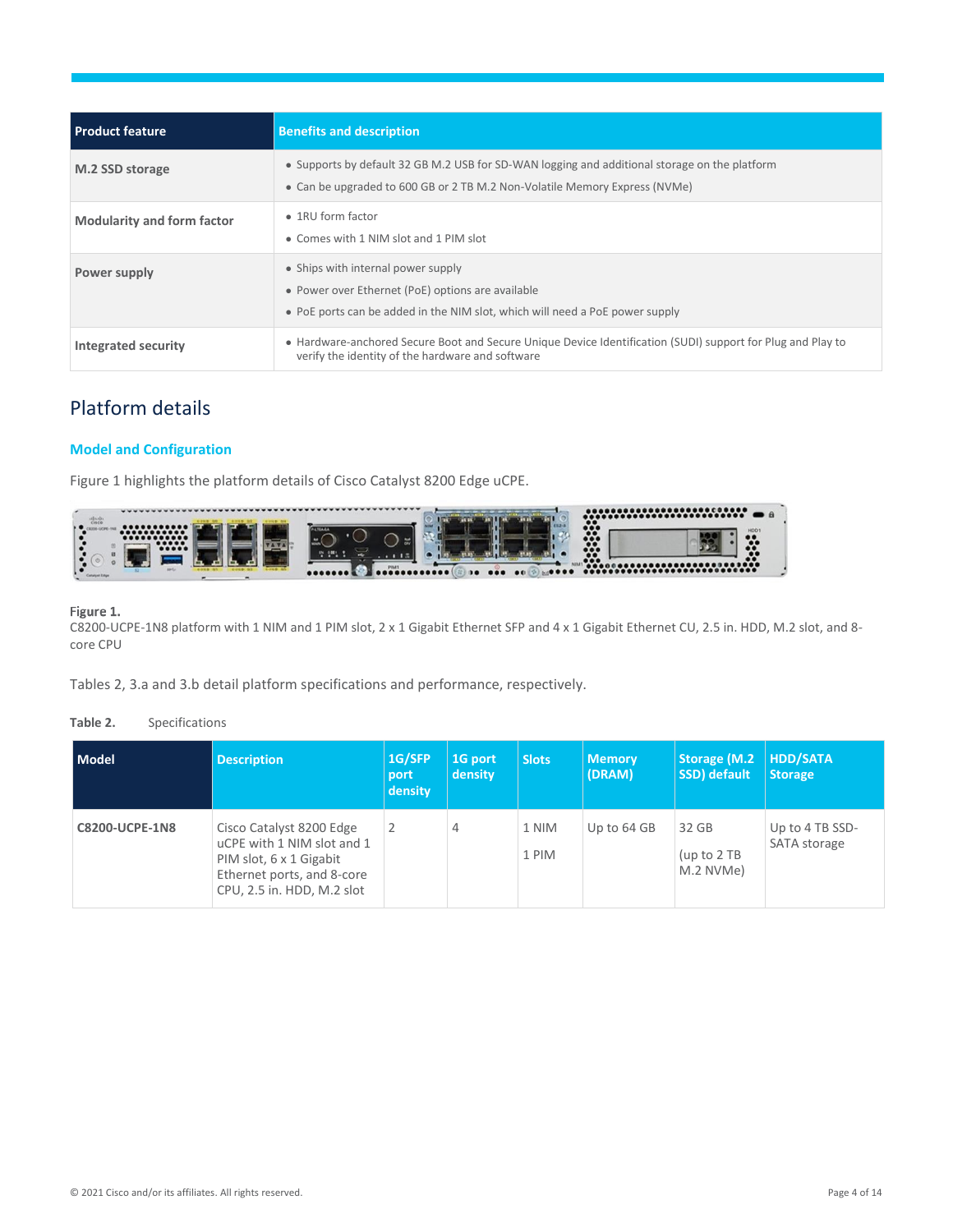# <span id="page-4-0"></span>Platform performance

The following tables provide Cisco performance specifications for Catalyst 8000V (version 17.4.1) running on NFVIS (version 4.4.0) on a Cisco Catalyst 8200 Edge uCPE.

**Table 3.a** Performance specifications for Catalyst 8200 Edge uCPE in controller mode (SD-WAN)

| Feature<br><b>C8200-UCPE-1N8</b>          | Controller mode <sup>*</sup><br>(SD-WAN) |
|-------------------------------------------|------------------------------------------|
| IPsec throughput (1400 Bytes, clear text) | Up to 1.85 Gbps                          |
| IPsec throughput (IMIX**, clear text***)  | Up to 500 Mbps                           |
| <b>SD-WAN Overlay Tunnels scale</b>       | 500                                      |

\* Catalyst 8000V configured to run on four vCPUs.

\*\* IMIX average packet size of 352 Bytes.

\*\*\* Based on clear text traffic measurement from traffic generator.

#### Table 3.b Performance specifications for Catalyst 8200 Edge uCPE in autonomous mode (non-SD-WAN)

| Feature<br><b>C8200-UCPE-1N8</b>        | <b>Autonomous mode*</b><br>(Cisco IOS <sup>®</sup> XE non-SD-WAN) |
|-----------------------------------------|-------------------------------------------------------------------|
| IPv4 forwarding throughput (1400 Bytes) | Up to 3.95 Gbps                                                   |
| IPsec throughput (IMIX**, clear text**) | Up to 500 Mbps                                                    |

\* Catalyst 8000V configured to run on four vCPUs.

\*\* IMIX average packet size of 352 Bytes.

\*\*\* Based on clear text traffic measurement from traffic generator.

# <span id="page-4-1"></span>Overall platform benefits

#### **Branch virtualization**

The Cisco Catalyst 8200 Edge uCPE platform is purpose-built for small and lean branch use cases. With eight x86 CPU cores, the platform now supports more VNFs to combine routing, switching, and application hosting on a 1RU device. You can now enjoy greater flexibility in scaling routing throughput to meet your branch requirements, while using the remaining cores for security functions and other business and analytics applications.

#### **End-to-end virtualization solution**

Cisco accelerates your journey to the software-defined branch with an end-to-end solution, from the hardware platform all the way to orchestration. The Cisco Catalyst 8200 Edge uCPE platform provides the foundation for Cisco's hypervisor (NFVIS), routing VNF (Catalyst 8000V), multiple Cisco and third-party security functions, business applications, and orchestration platforms (MSX, NSO, and vManage).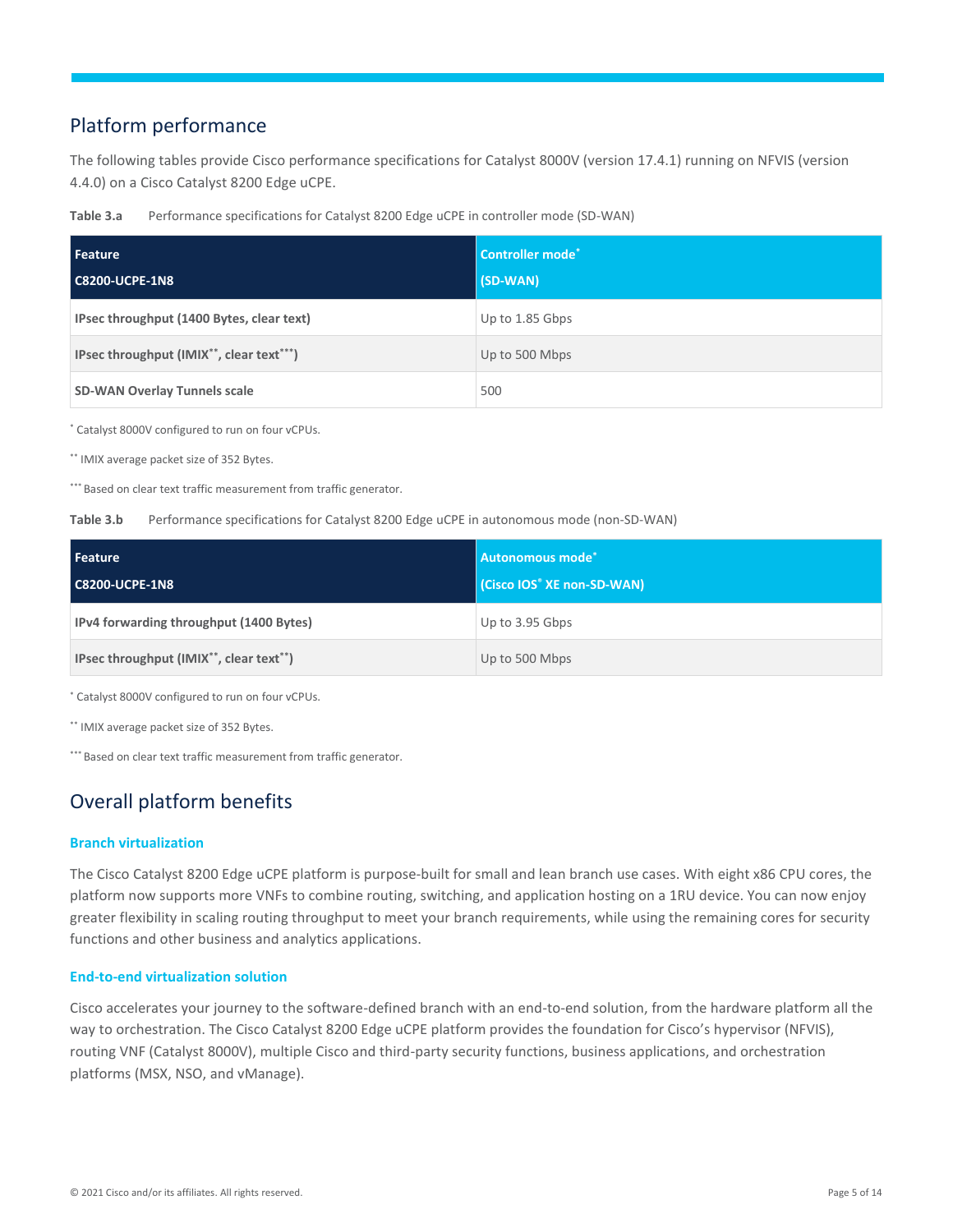#### **5G-ready**

The Cisco Catalyst 8200 Edge uCPE platform is built for future 5G networks. With a PIM slot for LTE and 5G modules, this platform will support the use of wireless WAN for management traffic, with data traffic support in the future.

#### **Accelerated services with Cisco Software-Defined WAN**

Cisco SD-WAN is a set of intelligent software services that allow you to connect users, devices, and branch office locations reliably and securely across a diverse set of WAN transport links. Cisco Catalyst 8000V on the Catalyst 8200 Edge uCPE can dynamically route traffic across the "best" link based on up-to-the-minute application and network conditions for great application experiences. You get tight control over application performance, bandwidth usage, data privacy, and availability of your WAN links — control you need as your branches conduct greater volumes of mission-critical business with both onpremises and cloud controllers.

#### **Application performance optimization**

Ensure that SD-WAN networks meet Service-Level Agreements (SLAs) and maintain strong performance, even if network problems occur. With branch multicloud access, you can accelerate your SaaS applications with a simple template push from the SD-WAN controller. Features such as Transmission Control Protocol (TCP) optimization, forward error correction, and packet duplication help application performance for a better user experience.

#### **Cloud-native agility with a programmable software architecture**

Cisco continues to offer a feature-rich traditional Cisco IOS XE routing stack on the Cisco Catalyst 8000V software, which can be run on the Catalyst 8200 Edge uCPE. IP routing, IPsec, Quality of Service (QoS), firewall, Network Address Translation (NAT), Network-Based Application Recognition (NBAR), Flexible NetFlow (FNF), and many other features are part of Cisco IOS XE, a fully programmable software architecture with API support and a wide variety of protocols and configurations. With an integrated software image and a single binary file, you can now choose between Cisco IOS XE SD-WAN and Cisco IOS XE. And easily move from one to the other when you choose to do so.

#### **Multilayer security**

You can now move your traditional and complex WAN networks to a more agile software-defined WAN with integrated security. The Cisco Catalyst 8200 Edge uCPE with Catalyst 8000V routing VNF connects branch offices to the internet and cloud, with industry-leading protection against major web attacks. Secure Direct Internet Access (DIA) to the branches helps optimize branch workloads for improved performance, specifically for cloud-hosted applications. At the same time, DIA helps ensure that your branch is protected from external threats. Cisco Catalyst 8200 Edge uCPE with Catalyst 8000V offers an end-to-end trustworthy solution, ensuring a secure chain of trust from hardware to NFVIS and all the way to the VNFs.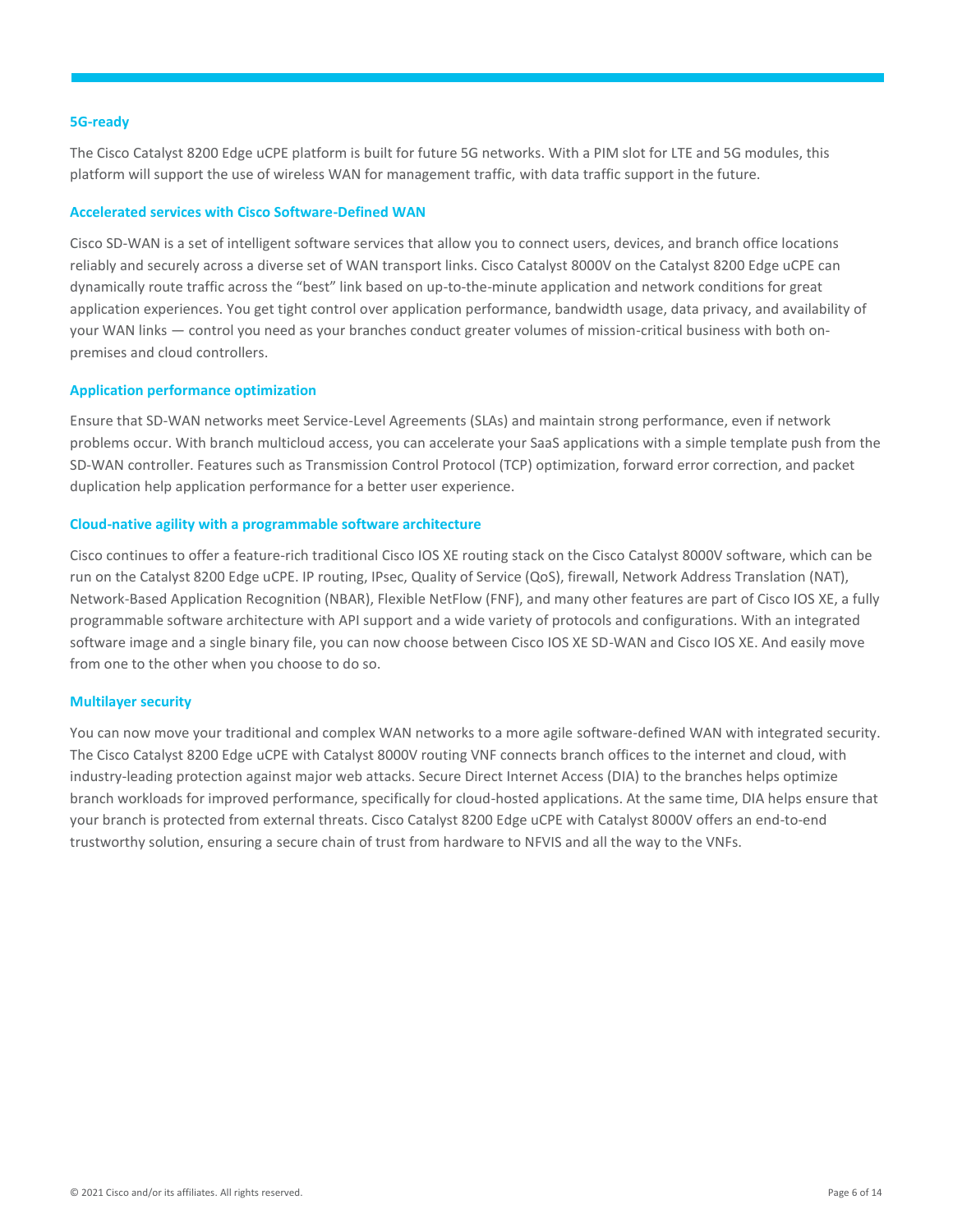# <span id="page-6-0"></span>Supported modules

#### **Table 4.** Modules supported

| <b>Product number</b>       | <b>Description</b>                                                        |  |  |  |
|-----------------------------|---------------------------------------------------------------------------|--|--|--|
| <b>LAN modules</b>          |                                                                           |  |  |  |
| <b>NIM-ES2-4</b>            | Cisco 4-port Gigabit Ethernet switch NIM                                  |  |  |  |
| <b>NIM-ES2-8</b>            | Cisco 8-port Gigabit Ethernet switch NIM                                  |  |  |  |
| NIM-ES2-8-P                 | Cisco 8-port Gigabit Ethernet switch NIM with PoE support                 |  |  |  |
| <b>DSL/broadband</b>        |                                                                           |  |  |  |
| NIM-VAB-A                   | Multimode VDSL2/ADSL/2/2+ NIM Annex A                                     |  |  |  |
| NIM-VA-B                    | Multimode VDSL2/ADSL/2/2+ NIM Annex B                                     |  |  |  |
| NIM-VAB-M                   | Multimode VDSL2/ADSL/2/2+ NIM Annex M                                     |  |  |  |
| NIM-4SHDSL-EA               | Multimode G.SHDSL NIM                                                     |  |  |  |
| <b>Serial WAN interface</b> |                                                                           |  |  |  |
| NIM-1T                      | 1-port serial high-speed WAN interface card                               |  |  |  |
| NIM-2T                      | 2-port serial high-speed WAN interface card                               |  |  |  |
| NIM-4T                      | 4-port serial high-speed WAN interface card                               |  |  |  |
| <b>Wireless WAN (LTE)</b>   |                                                                           |  |  |  |
| P-LTEAP18-GL                | System and spare CAT18 LTE Advanced Pluggable Global                      |  |  |  |
| <b>P-LTEA-EA</b>            | System and spare CAT6 LTE Advanced Pluggable for North America and Europe |  |  |  |
| <b>P-LTEA-LA</b>            | System and spare CAT6 LTE Advanced Pluggable for APAC, ANZ, and LATAM     |  |  |  |
| NIM-LTEA-EA                 | LTE Advanced for Europe and North America                                 |  |  |  |
| NIM-LTEA-LA                 | LTE Advanced for Asia Pacific, Australia, and LATAM                       |  |  |  |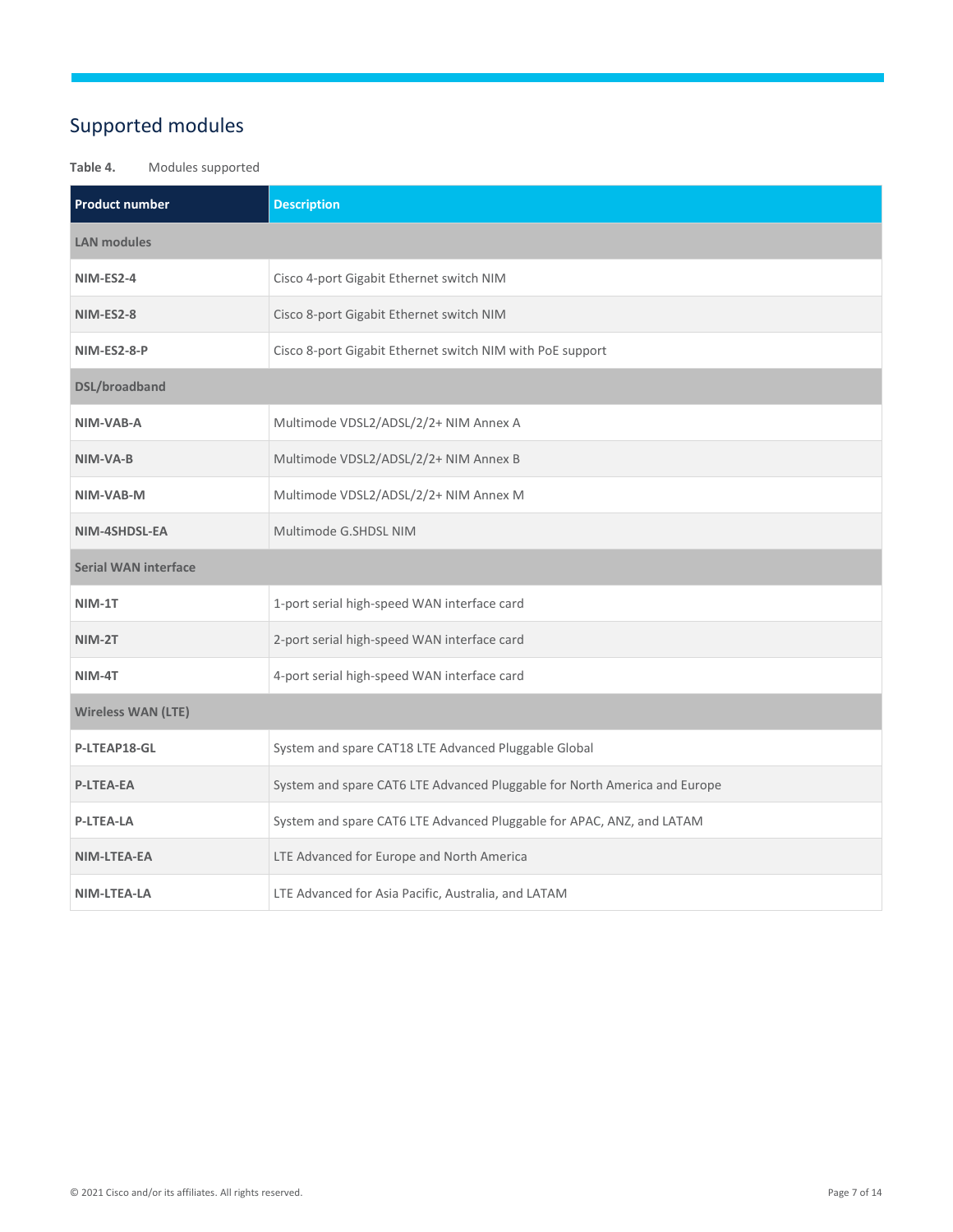# <span id="page-7-0"></span>Memory, storage, and accessory options

#### **Table 5.** Memory, storage, and accessory options

| <b>Product number</b> | <b>Description</b>                                  |
|-----------------------|-----------------------------------------------------|
| <b>MEM-C8200-8GB</b>  | Cisco C8200 Edge uCPE - 8 GB memory                 |
| <b>MEM-C8200-16GB</b> | Cisco C8200 Edge uCPE - 16 GB memory                |
| <b>MEM-C8200-32GB</b> | Cisco C8200 Edge uCPE - 32 GB memory                |
| <b>M2USB-32G</b>      | Cisco C8000 Edge uCPE - 32 GB M.2 USB SSD storage   |
| SSD-M2NVME-600G       | Cisco C8000 Edge uCPE - 600 GB M.2 NVMe SSD storage |
| SSD-M2NVME-2T         | Cisco C8000 Edge uCPE - 2 TB M.2 NVMe SSD storage   |
| <b>HDD-SATA-1TB</b>   | Cisco HDD SATA drive 1 TB                           |
| <b>HDD-SATA-2TB</b>   | Cisco HDD SATA drive 2 TB                           |
| SSD-SATA-480G         | Cisco SSD SATA drive 480 GB                         |
| SSD-SATA-960G         | Cisco SSD SATA drive 960 GB                         |
| SSD-SATA-4T           | Cisco SSD SATA drive 4 TB                           |
| C8200-RM-19-1R        | Cisco C8200 Edge uCPE - Rack mount kit - 19 inch    |
| C8200-WM-1R           | Cisco 8200 Edge uCPE - Wall mount kit               |

# <span id="page-7-1"></span>Optics and transceivers modules

Find the full list of optics and transceivers [here.](https://tmgmatrix.cisco.com/)

# <span id="page-7-2"></span>Power supplies

| Table 6. |  |  | Power supply specifications |
|----------|--|--|-----------------------------|
|----------|--|--|-----------------------------|

| Power supply feature              | <b>INTERNAL</b>              | PWR-CC1-150WAC               |
|-----------------------------------|------------------------------|------------------------------|
| Power max rating                  | 100W                         | 150W                         |
| Input voltage range and frequency | 90 to 264 VAC<br>47 to 63 Hz | 90 to 264 VAC<br>47 to 63 Hz |
| Power supply efficiency           | 85%                          | Avg. 89%                     |
| Input current                     | $1.5A$ max                   | 2A max                       |
| <b>Output ratings</b>             | 12V 8.4A                     | 54V 2.78A                    |
| Output holdup time                | $20$ ms                      | 10 <sub>ms</sub>             |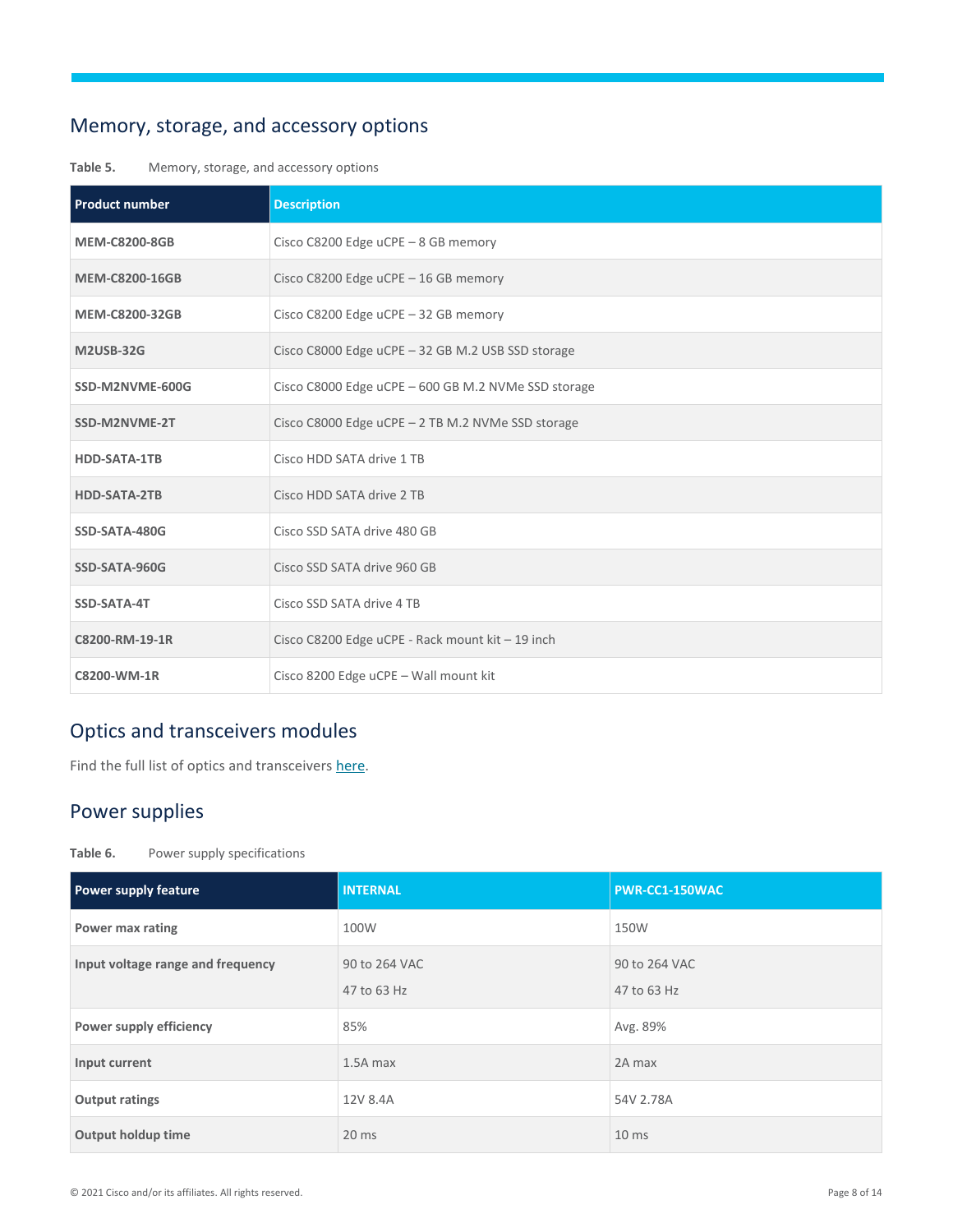| <b>Power supply feature</b>    | <b>INTERNAL</b> | $\overline{\phantom{a}}$ PWR-CC1-150WAC |
|--------------------------------|-----------------|-----------------------------------------|
| Power supply input receptacles | IEC 320 C14     | IEC 320 C14                             |
| Power cord rating              | 10A             | 10A                                     |

# <span id="page-8-0"></span>Software requirements

Cisco DNA Software for the Catalyst 8200 Edge uCPE offers comprehensive solutions for enterprise branch networks. The platform supports Catalyst 8000V software. You can read more about it here.

| Table 7. |  | Minimum software requirements |
|----------|--|-------------------------------|
|          |  |                               |

| <b>Platform Product ID (PID)</b> | <b>Description</b>            | Minimum software requirement                                      |
|----------------------------------|-------------------------------|-------------------------------------------------------------------|
| <b>C8200-UCPE-1N8</b>            | Cisco Catalyst 8200 Edge uCPE | Cisco Catalyst 8000V Software Release 17.4.1<br>Cisco NFVIS 4.4.1 |

Table 8. Software features and protocols for autonomous mode of Catalyst 8000V (version 17.4.1)

| Feature                   | <b>Description</b>                                                                                                                                                                                                                                                                                                                                                                                                                                                                                                                                                                                                                                                                                                                                                                                                                                                                                                                                                                                                                                                                                                                                                                                                                                                                                                                   |
|---------------------------|--------------------------------------------------------------------------------------------------------------------------------------------------------------------------------------------------------------------------------------------------------------------------------------------------------------------------------------------------------------------------------------------------------------------------------------------------------------------------------------------------------------------------------------------------------------------------------------------------------------------------------------------------------------------------------------------------------------------------------------------------------------------------------------------------------------------------------------------------------------------------------------------------------------------------------------------------------------------------------------------------------------------------------------------------------------------------------------------------------------------------------------------------------------------------------------------------------------------------------------------------------------------------------------------------------------------------------------|
| Protocols                 | IPv4, IPv6, static routes, Routing Information Protocol Versions 1 and 2 (RIP and RIPv2), Open Shortest Path<br>First (OSPF), Enhanced Interior Gateway Routing Protocol (EIGRP), Border Gateway Protocol (BGP), BGP<br>Router Reflector, Intermediate System-to-Intermediate System (IS-IS), Multicast Internet Group<br>Management Protocol Version 3 (IGMPv3), Protocol Independent Multicast Sparse Mode (PIM SM), PIM<br>Source-Specific Multicast (SSM), Resource Reservation Protocol (RSVP), Cisco Discovery Protocol,<br>Encapsulated Remote Switched Port Analyzer (ERSPAN), Cisco IOS IP Service-Level Agreements (IPSLA), Call<br>Home, Cisco IOS Embedded Event Manager (EEM), Internet Key Exchange (IKE), Access Control Lists (ACL),<br>Ethernet Virtual Connections (EVC), Dynamic Host Configuration Protocol (DHCP), Frame Relay, DNS,<br>Locator ID Separation Protocol (LISP), Hot Standby Router Protocol (HSRP), RADIUS, Authentication,<br>Authorization, and Accounting (AAA), Application Visibility and Control (AVC), Distance Vector Multicast<br>Routing Protocol (DVMRP), IPv4-to-IPv6 Multicast, Multiprotocol Label Switching (MPLS), Layer 2 and Layer<br>3 VPN, IPsec, Layer 2 Tunneling Protocol Version 3 (L2TPv3), Bidirectional Forwarding Detection (BFD), IEEE<br>802.1ag, and IEEE 802.3ah |
| <b>Encapsulations</b>     | Generic Routing Encapsulation (GRE), Ethernet, 802.1q VLAN, Point-to-Point Protocol (PPP), Multilink Point-<br>to-Point Protocol (MLPPP), Frame Relay, Multilink Frame Relay (MLFR) (FR.15 and FR.16), High-Level Data<br>Link Control (HDLC), Serial (RS-232, RS-449, X.21, V.35, and EIA-530), and PPP over Ethernet (PPPoE)                                                                                                                                                                                                                                                                                                                                                                                                                                                                                                                                                                                                                                                                                                                                                                                                                                                                                                                                                                                                       |
| <b>Traffic management</b> | Quality of Service (QoS), Class-Based Weighted Fair Queuing (CBWFQ), Weighted Random Early Detection<br>(WRED), Hierarchical QoS, Policy-Based Routing (PBR), Performance Routing (PfR), and Network-Based<br>Application Recognition (NBAR)                                                                                                                                                                                                                                                                                                                                                                                                                                                                                                                                                                                                                                                                                                                                                                                                                                                                                                                                                                                                                                                                                         |
| Cryptographic algorithms  | Encryption: DES, 3DES, AES-128 or AES-256 (in CBC and GCM modes)<br>Authentication: RSA (748/1024/2048 bit), ECDSA (256/384 bit)<br>Integrity: MD5, SHA, SHA-256, SHA-384, SHA-512                                                                                                                                                                                                                                                                                                                                                                                                                                                                                                                                                                                                                                                                                                                                                                                                                                                                                                                                                                                                                                                                                                                                                   |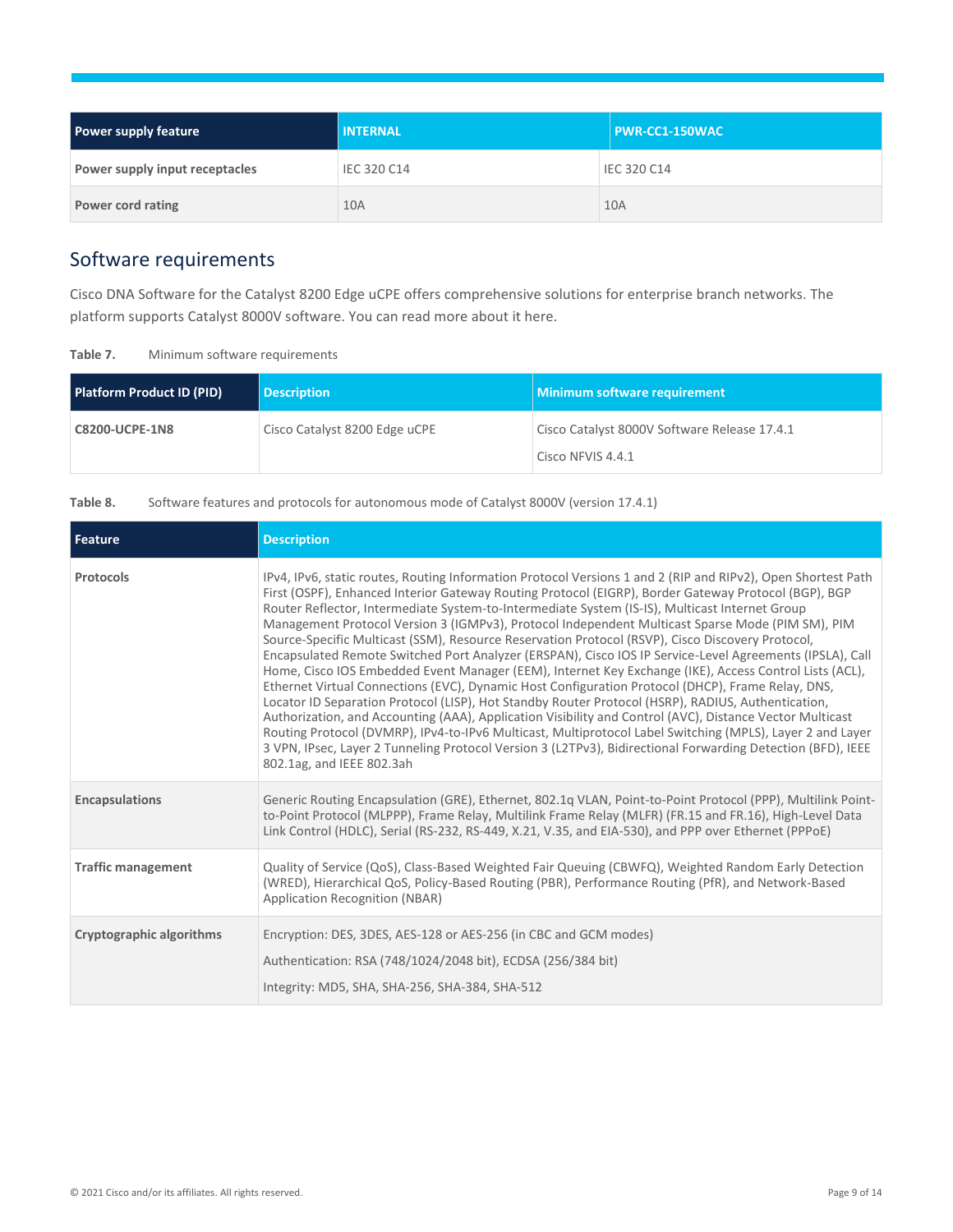Table 9. Software features and protocols for controller mode for Catalyst 8000V (version 17.4.1)

| Feature                       | <b>Description</b>                                                                                                                                                                                                                                                                                                                                                                                                                                                                                                                                                                                                                                                                                                                                                                                                                                                                                                                                                                                                                                                                                                                                                                                                                                                                                                                                                                                                                                       |
|-------------------------------|----------------------------------------------------------------------------------------------------------------------------------------------------------------------------------------------------------------------------------------------------------------------------------------------------------------------------------------------------------------------------------------------------------------------------------------------------------------------------------------------------------------------------------------------------------------------------------------------------------------------------------------------------------------------------------------------------------------------------------------------------------------------------------------------------------------------------------------------------------------------------------------------------------------------------------------------------------------------------------------------------------------------------------------------------------------------------------------------------------------------------------------------------------------------------------------------------------------------------------------------------------------------------------------------------------------------------------------------------------------------------------------------------------------------------------------------------------|
| <b>Core features</b>          | IPv4, IPv6, static routes, Open Shortest Path First (OSPF), Enhanced Interior Gateway Routing Protocol<br>(EIGRP), Border Gateway Protocol (BGP), Overlay Management Protocol (OMP), Application Aware Routing<br>(AAR), Traffic Engineering Service Insertion, zero-trust, whitelisting, tamper-proof module, DTLS/TLS, IPsec,<br>classification, prioritization, low latency queuing, remarking, shaping, scheduling, policing, mirroring,<br>Multicast IPv4 support, Service advertisement and insertion policy, Simple Network Management Protocol<br>(SNMP), Network Time Protocol (NTP), DNS client, Dynamic Host Configuration Protocol (DHCP), DHCP<br>client, DHCP server, DHCP relay archival, syslog, Secure Shell (SSH), Secure Copy (SCP), Cflowd v10 IPFIX<br>export, IPv6 for transport-side, Virtual Router Redundancy Protocol (VRRP), MPLS, NAT (DIA, service-side,<br>overload/PAT, NAT64, etc.), NAT pools, split DNS, Access Control Lists (ACL), Bidirectional Forwarding<br>Detection (BFD), Netconf over SSH, command-line interface (CLI), NTP server support, BFD with service-side<br>BGP, BGP community propagation to OMP, 6 SLA for Automated Alternate Routing (AAR), Cisco<br>Trustsec®/SD-Access (inline Scalable Group Tag [SGT] propagation), custom app with Software-Defined<br>Application Visibility and Control (SD-AVC), multicast AAR, dynamic on-demand tunnels, OSPFv3, route<br>policies, Multi-VRF support |
| <b>Encapsulations</b>         | Generic Routing Encapsulation (GRE), Ethernet, 802.1q VLAN                                                                                                                                                                                                                                                                                                                                                                                                                                                                                                                                                                                                                                                                                                                                                                                                                                                                                                                                                                                                                                                                                                                                                                                                                                                                                                                                                                                               |
| <b>Application experience</b> | Quality of Service (QoS), Forward Error Correction (FEC), COS Marking, Weighted Random Early Detection<br>(WRED), Hierarchical QoS, Policy-Based Routing (PBR), Network-Based Application Recognition (NBAR), SD-<br>AVC, per-tunnel QoS, SD-WAN Cloud OnRamp for SaaS, enhanced Office 365 traffic steering, Direct Access,<br>Flexible NetFlow (FnF)                                                                                                                                                                                                                                                                                                                                                                                                                                                                                                                                                                                                                                                                                                                                                                                                                                                                                                                                                                                                                                                                                                   |
| Cryptographic algorithms      | Encryption: AES-256 (in CBC and GCM modes), Internet Key Exchange (IKE), Cisco PKI<br>Authentication: AAA, RSA (2048 bit), ESP-256-CBC, HMAC-SHA1, ECDSA (256/384 bit)<br>Integrity: SHA-1, SHA-2                                                                                                                                                                                                                                                                                                                                                                                                                                                                                                                                                                                                                                                                                                                                                                                                                                                                                                                                                                                                                                                                                                                                                                                                                                                        |
| Security                      | Built-in end-to-end segmentation (VPNs), Zone-Based Firewall (ZBFW), Public Key Infrastructure (PKI), Cisco<br>DNA Layer Security, Snort IPS/IDS, URL filtering, Advanced Malware Protection (AMP), Threat Grid,<br>Application-Level Gateway (ALG) for ZBFW                                                                                                                                                                                                                                                                                                                                                                                                                                                                                                                                                                                                                                                                                                                                                                                                                                                                                                                                                                                                                                                                                                                                                                                             |

# <span id="page-9-0"></span>Licensing

Cisco Catalyst 8200 Series Edge uCPE is offered only with a Cisco DNA Software subscription, Enterprise Agreement, and Managed Service Licensing Agreement (MSLA). For more details, refer to this [licensing guide.](https://cisco-router-switch-firewall.com/wp-content/uploads/2021/09/Cisco-DNA-Software-for-SD-WAN-and-Routing-Subscription-Offers-At-a-Glance.pdf)

Cisco DNA stack:

- Cisco DNA Essentials
- Cisco DNA Advantage
- Cisco DNA Premier

Network stack:

- Network Essentials
- Network Advantage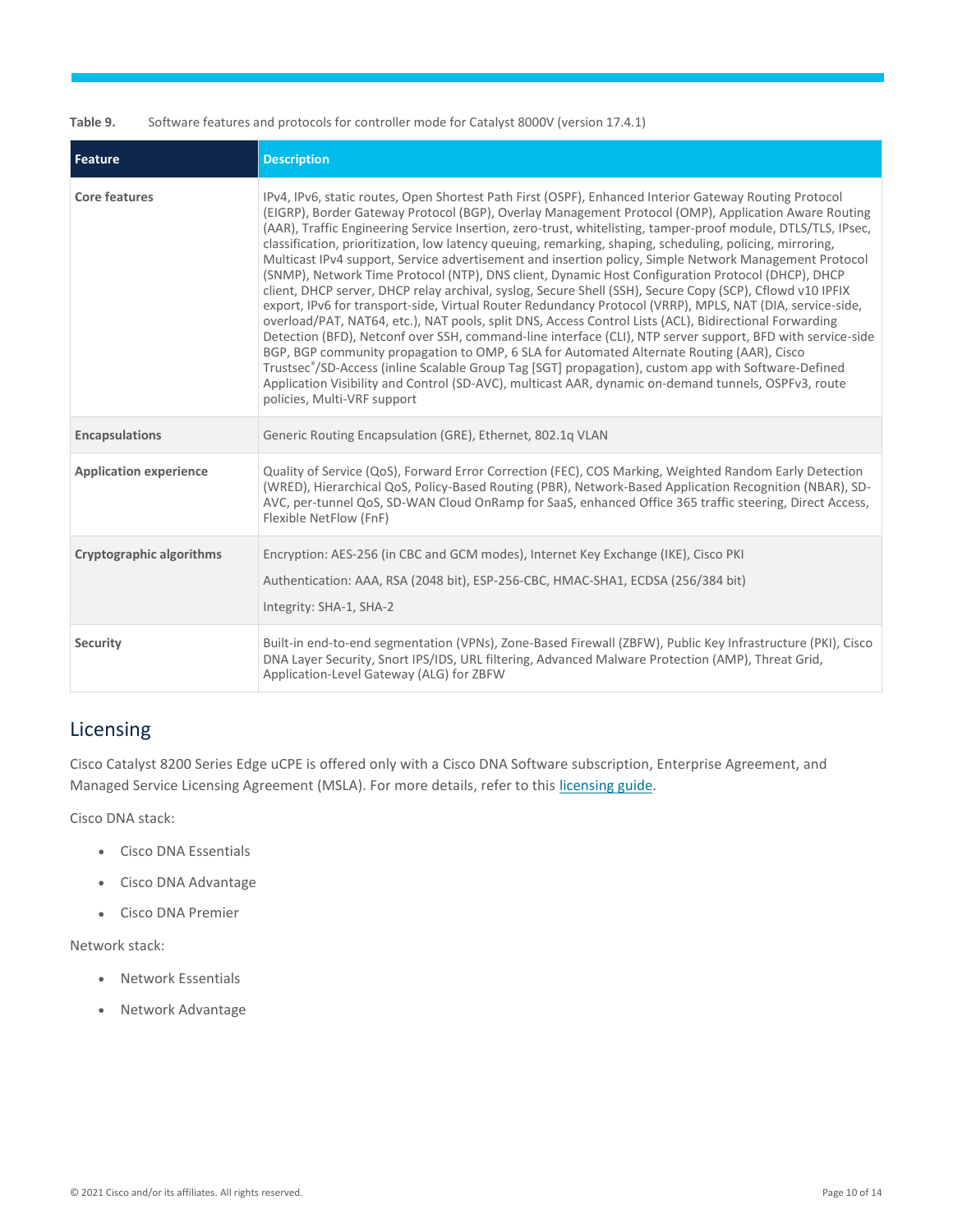# <span id="page-10-0"></span>Specifications

## **Table 10.** Mechanical specifications

| <b>Description</b>                                            | <b>Specification</b>                                                                                        |
|---------------------------------------------------------------|-------------------------------------------------------------------------------------------------------------|
| Part number                                                   | C8200-UCPE-1N8                                                                                              |
| Dimensions (H x W x D)                                        | 1.73 x 17.25 x 11.8 in. (4.39 x 43.82 x 29.97 cm)                                                           |
| <b>Rack Units (RU)</b>                                        | 1RU                                                                                                         |
| Chassis weight                                                | 9.3 lb (4.2 kg)                                                                                             |
| Input voltage                                                 | AC: 90 to 264 VAC                                                                                           |
| <b>Operating temperature</b>                                  | 32° to 104°F<br>(0° to 40°C)                                                                                |
| <b>Storage temperature</b>                                    | -40° to 150°F<br>(-40° to 70°C)                                                                             |
| Relative humidity operating and<br>nonoperating noncondensing | Ambient (noncondensing) operating: 5% to 85%<br>Ambient (noncondensing) nonoperating and storage: 5% to 95% |
| Altitude                                                      | 0 to 10,000 feet<br>(0 to 3050 meters)                                                                      |
| <b>Mean Time Between Failures (MTBF)</b><br>at 25°C           | 671,696 hours                                                                                               |

#### Table 11. Safety and compliance

| <b>Description</b>           | <b>Specification</b>      |
|------------------------------|---------------------------|
| <b>Safety certifications</b> | UL 60950-1                |
|                              | CAN/CSA C22.2 No. 60950-1 |
|                              | EN 60950-1                |
|                              | AS/NZS 60950.1            |
|                              | IEC 60950-1               |
|                              | UL 62368-1                |
|                              | CAN/CSA-C22.2 No. 62368-1 |
|                              | EN 62368-1                |
|                              | IEC 62368-1               |
|                              | AS/NZS 62368.1            |
|                              | Class I Equipment         |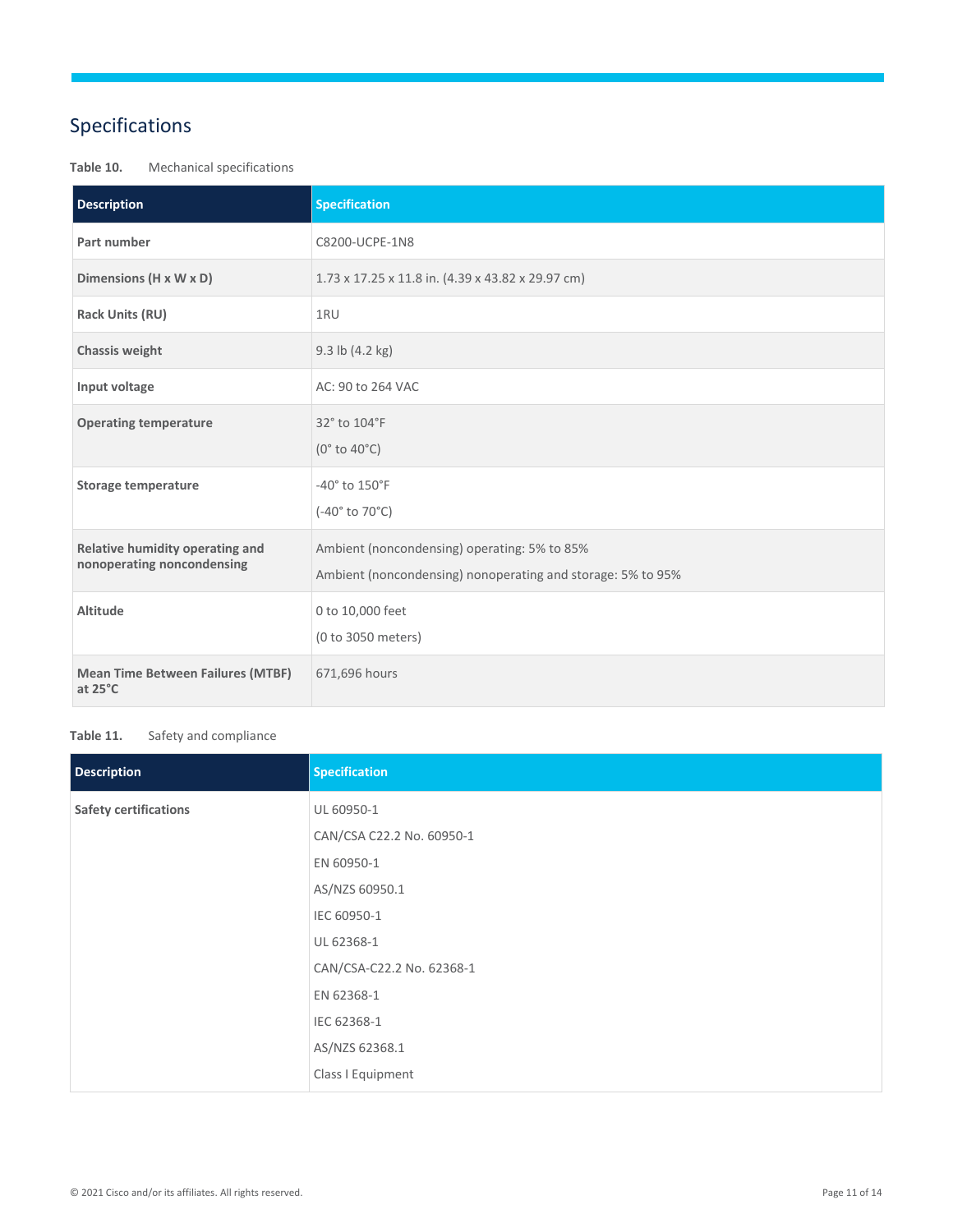| <b>Description</b> | <b>Specification</b>                                                                                                                                                     |
|--------------------|--------------------------------------------------------------------------------------------------------------------------------------------------------------------------|
| <b>EMC</b>         | 47 CFR Part 15                                                                                                                                                           |
|                    | <b>ICES-003</b>                                                                                                                                                          |
|                    | EN55032, CISPR32                                                                                                                                                         |
|                    | CISPR35, EN55035                                                                                                                                                         |
|                    | VCCI-CISPR32                                                                                                                                                             |
|                    | CNS13438                                                                                                                                                                 |
|                    | EN 300 386                                                                                                                                                               |
|                    | EN 55024, CISPR 24                                                                                                                                                       |
|                    | NM EN 55032, NM EN 55024                                                                                                                                                 |
|                    | KN32, KN35                                                                                                                                                               |
| <b>Telecom</b>     | DSPR Gray Book (Japan)                                                                                                                                                   |
|                    | <b>DSPR Technical Condition (Japan)</b>                                                                                                                                  |
|                    | <b>DSPR Technical Requirement (Japan)</b>                                                                                                                                |
|                    | Homologation requirements vary by country and interface type. For specific country information,<br>refer to the online approvals data base at: https://www.ciscofax.com/ |

## <span id="page-11-0"></span>Services

**Cisco Customer Experience Support Services for Catalyst 8000 platforms and Cisco DNA Software for SD-WAN and Routing**

This section discusses the Cisco support services available for Catalyst 8000 platforms and associated Cisco DNA Software for SD-WAN and Routing, as well as optional support service offers.

- **Catalyst 8000 platforms:** Cisco Solution Support is the default and recommended Cisco support service. However, Cisco Solution Support is not mandatory; it can be removed or replaced with another Cisco support service or partner service per the customer's preference.
- **Cisco DNA Software for SD-WAN and Routing:** Cisco Solution Support is the default Cisco support service. However, Cisco Solution Support is not mandatory; the customer may choose to use the Cisco Subscription Embedded Software Support included with the purchase of this software.

#### **Note:**

- When Solution Support is selected, it must be ordered on both the Catalyst 8000 platform and Cisco DNA Software for SD-WAN and Routing for complete customer entitlement to this premium support service.
- SD-WAN and Routing, with Solution Support or Cisco Subscription Embedded Software Support, customers are entitled to maintenance releases and software updates for **Cisco DNA SD-WAN and Routing software only**. The support for the Catalyst 8000 platform's OS and network stack, along with OS updates, is covered by the support contract on the Catalyst 8000 platform.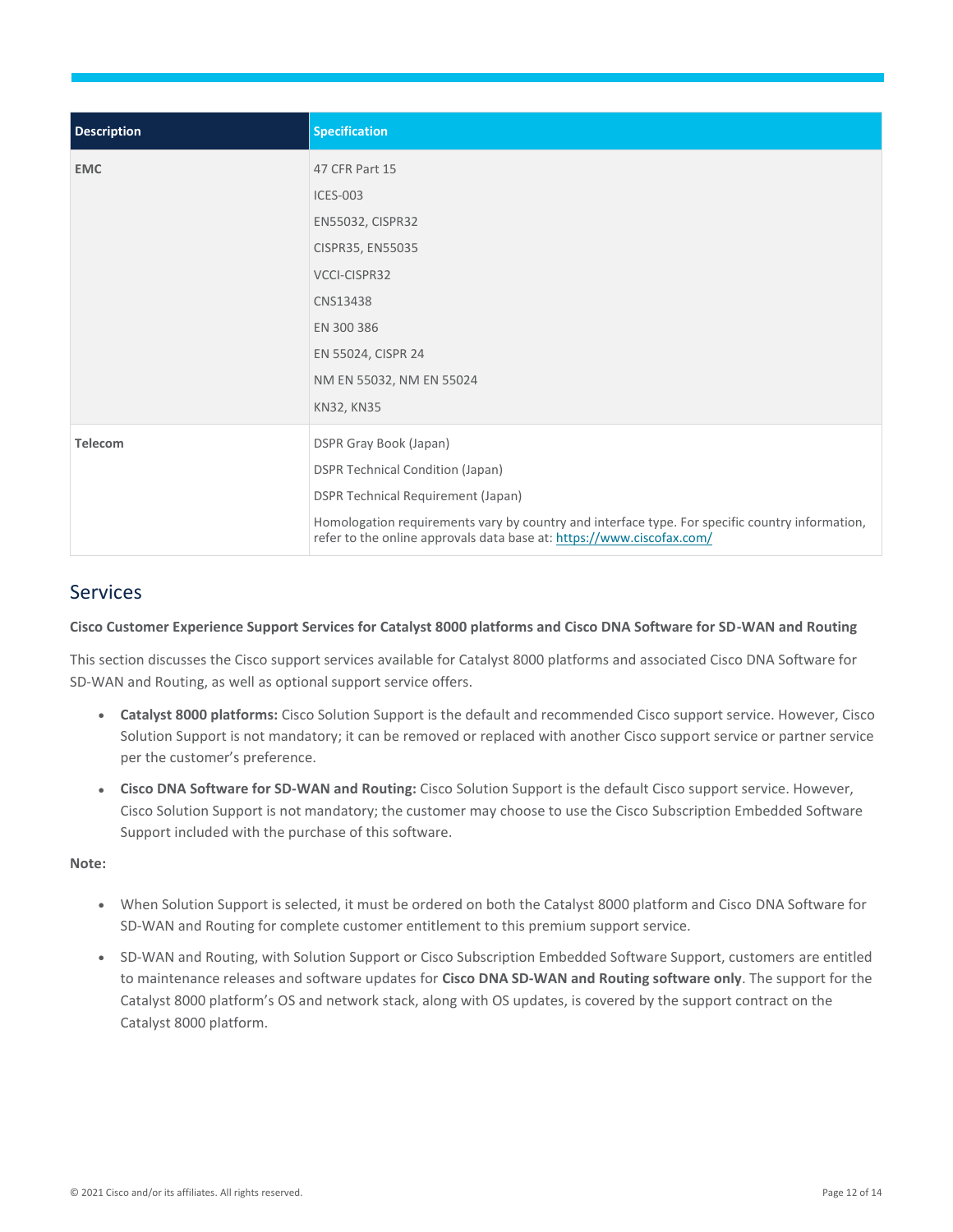**Cisco Solution Support is a premium support purpose-built for today's multiproduct, multivendor network environments and provides:**

- A primary point of contact centralizing support across a solution deployment
- Solution, product, and interoperability expertise
- No requirement for customers to isolate their issue to a product to open a case
- 30-minute service response objective for Severity 1 and 2 cases
- Prioritized case handling over product support cases
- Product support team coordination (Cisco and Solution Support Alliance Partners)
- Accountability for multiproduct, multivendor issue management from first call to resolution, no matter where the issue resides

Learn more about Cisco Solution Support a[t https://www.cisco.com/go/solutionsupport.](https://cisco-router-switch-firewall.com/technical-support/)

#### **Cisco Subscription Embedded Software Support includes:**

- Access to support and troubleshooting via online tools and web case submission. Case severity or escalation guidelines are not applicable.
- Cisco Technical Assistance Center (TAC) access 24 hours per day, 7 days per week to assist by telephone, or web case submission and online tools with application software use and troubleshooting issues.
- Access t[o https://www.cisco.com,](https://cisco-router-switch-firewall.com/technical-support/) providing helpful technical and general information on Cisco products, as well as access to Cisco's online Software Center library.

**Note:** No additional products or fees are required to receive embedded support for Cisco DNA Software for SD-WAN and Routing. However, if using embedded support for this software, hardware support for the Catalyst 8000 platforms must be purchased separately, as Cisco Subscription Embedded Software Support does not cover hardware. In this case, Cisco Smart Net Total Care® Service is recommended for Catalyst 8000 platforms.

## <span id="page-12-0"></span>Cisco environmental sustainability

Information about Cisco's environmental sustainability policies and initiatives for our products, solutions, operations, and extended operations or supply chain is provided in the "Environment Sustainability" section of Cisco's Corporate Social [Responsibility](https://www-1.compliance2product.com/c2p/getAttachment.do?code=YM6Y0yThdO6Wj1FxxYPYfUG2dtFkTeFWGpzLRO8tcURFEifUCRV403Tq2ZMWP6Ai) (CSR) Report.

Reference links to information about key environmental sustainability topics (mentioned in the "Environment Sustainability" section of the CSR Report) are provided in the following table:

| <b>Sustainability topic</b>                                                                        | <b>Reference</b>       |
|----------------------------------------------------------------------------------------------------|------------------------|
| Information on product material content laws and regulations                                       | <b>Materials</b>       |
| Information on electronic waste laws and regulations, including products, batteries, and packaging | <b>WEEE</b> compliance |

Cisco makes the packaging data available for informational purposes only. It may not reflect the most current legal developments, and Cisco does not represent, warrant, or guarantee that it is complete, accurate, or up to date. This information is subject to change without notice.